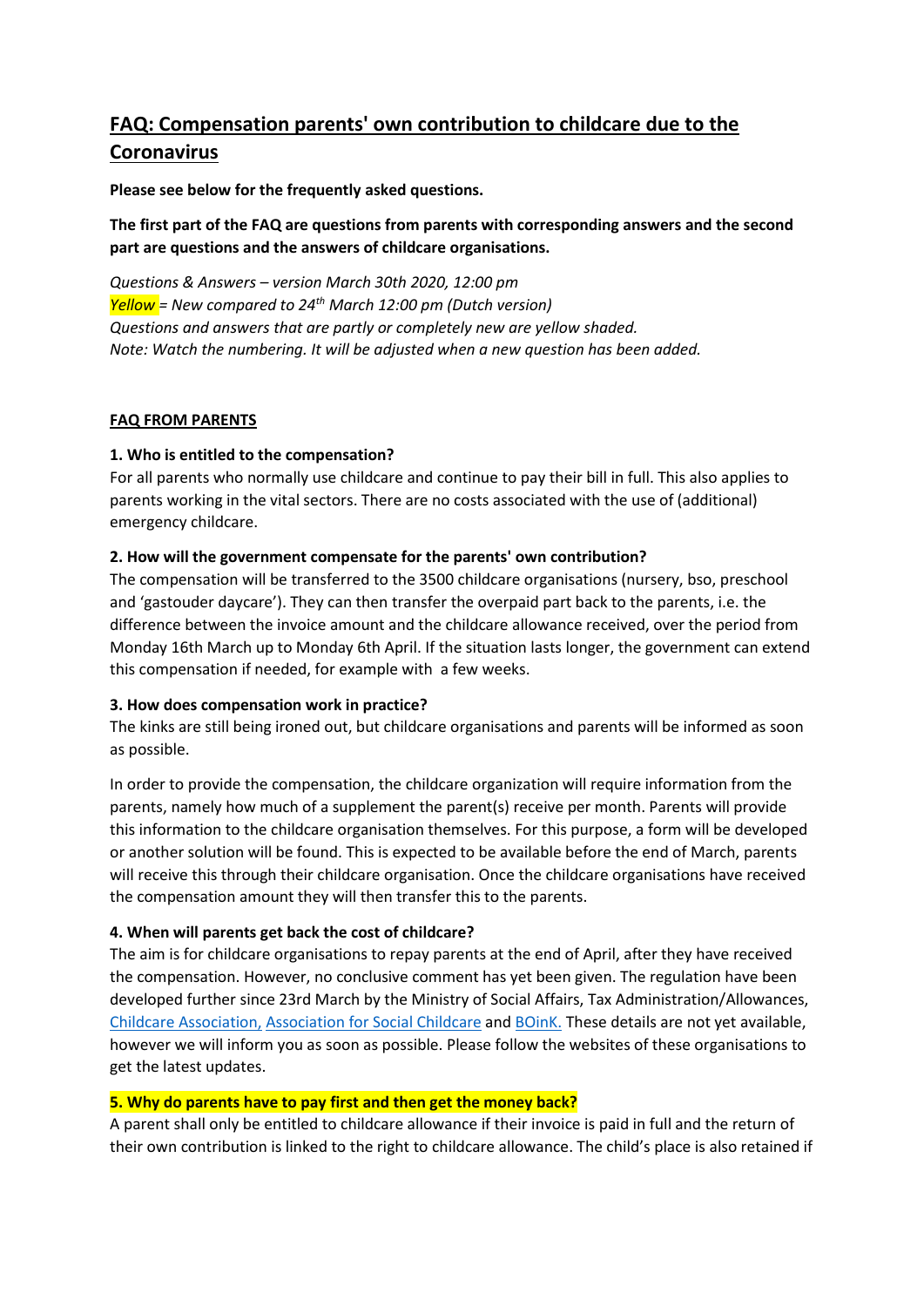the parent pays the bill as usual and the parent can immediately use the childcare again once it resumes normal service.

In addition, it is very important that childcare is available for children of parents within the vital sectors. By following these standards we are minimizing the chance of the childcare sector from collapsing due to a lack of income.

Parents therefore do not have to pass on changes to the Belastingdienst (IRS) or stop their childcare, unless, for example, their income changes. This information then needs to be passed on to the Belastingdienst.

For 'gastouder daycare' the following applies; if a parent requires a different number of hours per month than normal, for example because the parent works irregular hours, a parent can assume the number of hours that would normally be billed this month.

## **6. What should parents do if their income falls sharply due to the Corona crisis, for example if they are self-employed and currently have no income or become unemployed?**

When their income changes, parents will have to pass this information on to the Belastingdienst, as they normally would. The childcare allowance is higher on a lower income. Parents will therefore receive the childcare allowance which is based on their current income. The change will be active from the first day of the following month. You can adapt via the portal of the Belastingdienst.

Unemployment means that up to three months after losing work, childcare allowance remains in place. Parents who lose their work do not have to immediately remove their child from daycare and give up the occupation for the childcare.

## **7. Am I getting a new invoice?**

The regulations will be further developed from 23rd March. The details are not yet available, we will inform you as soon as possible. You will also be actively informed by your childcare organisation or gastouder agency. For more information, please check the websites of [Brancheorganisatie](https://www.kinderopvang.nl/)  [Kinderopvang,](https://www.kinderopvang.nl/) [Branchevereniging Maatschappelijke Kinderopvang,](https://www.maatschappelijkekinderopvang.nl/) [BOinK.](https://www.boink.info/home)

#### **8. When will the invoice be collected for the month of April?**

The invoice for the month of April will be received as regularly.

## **9. The period now mentioned speaks of March 16th to April 6th what will happen after then?**

All measures announced shall apply for the period 16th March to  $6<sup>th</sup>$  April. According to the Ministry, the extension of the compensation is linked to the other measures announced. In other words, if childcare remains closed for longer, the compensation regulations may also be extended.

#### **10. Do I need to share privacy-sensitive information to get my own contribution back?**

You must always give your consent to sharing information with the childcare organisation or other parties, for example information regarding the amount of childcare allowance you receive. The way in which this will happen is still being worked out, we will inform you as soon as possible. Please check the websites of the previously mentioned organisations.

## **11. What does the compensation scheme for parents look like in the case of gastouder agencies?**

The compensation regulations for gastouder agencies is in development, it is taken into account that the system of 'gastouder daycare' is different from that of day care and BSO.

#### Also read the FAQ 'Gastouder daycare'.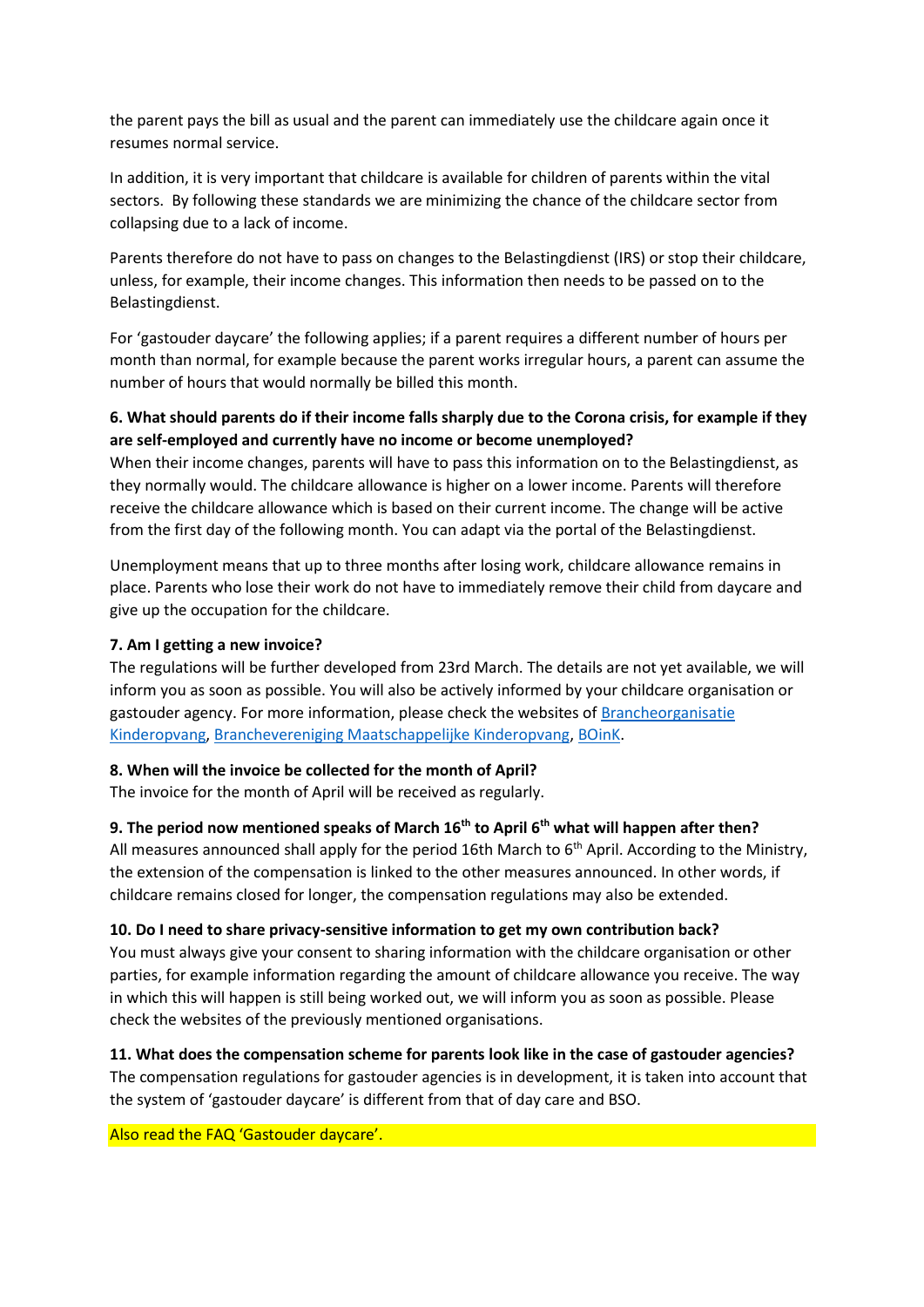#### **FAQ ORGANISATIONS**

*Questions & Answers – version March 30th 2020, 12:00 pm Yellow = New compared to 24th March 12:00 pm (Dutch version) Questions and answers that are partly or completely new are yellow shaded. Note: Watch the numbering. It will be adjusted when a new question has been added.*

#### **12. How does compensation work in practice?**

The regulations are currently being developed. There will be more clarity on the process before the end of March. Childcare organisations and parents will be informed as soon as possible.

In order to provide compensation, the childcare organisation will require information from parents, namely how much allowance they receive per month. Parents will have to provide this information to the childcare organisation themselves. A form is being developed for this purpose. This is expected to be available before the end of March and will be available to parents through their childcare organisation. The childcare organisation collects all the necessary information and declares it to an intermediary organisation. This process is still in development. The childcare organisation will transfer the amount to the parents.

The compensation will be transferred to 3500 childcare organisations. The childcare organisation can then transfer directly to the parent the overpaid part, i.e. the difference between the invoice amount and the childcare allowance received, over the period from 16th March to 6<sup>th</sup> April. Should the situation continue for longer, these regulations may be extended.

#### **13. Who pays the own contribution above the KOT rate?**

The childcare organisation is supposed to repay its own contribution above the childcare allowance rate to parents themselves. There is no compensation for this. This means loss of turnover for childcare. If this loss of turnover is significant (this varies from organisation to organisation) the childcare organisation can use the Temporary Emergency Measure Bridging Employment (NOW; Noodmaatregel Overbrugging Werkgelegenheid). Unfortunately, childcare, like all sectors, will suffer in this crisis from a fall in turnover. It is expected that fewer parents will terminate the agreement with the childcare organisation.

#### **14. What to do with parents whose children start after April 6?**

This will be researched later.

#### **15. As a childcare organisation, can we pay the parents fees in advance to be paid back at a later date or give a deferral of payment?**

To pay the fees in advance on behalf of the parents or delaying/deferring payments is possible but depends on the organisation's own liquidity position. Deferral of payment to parents is an option and is locally tailored.

#### **16. Does the regulation also apply to expats?**

We are in contact with the ministry SZW about whether expats are eligible for compensation. This is not yet clear.

#### **17. Does this regulation also apply to parents who use peuterspeelzalen (Toddler daycare)?**

Some parents who use peuterspeelzaal are entitled to childcare allowance. But there are also parents who are not entitled to childcare allowance and use a municipal subsidy. It is not yet clear whether these parents will also be eligible for compensation. The trade associations are actively in